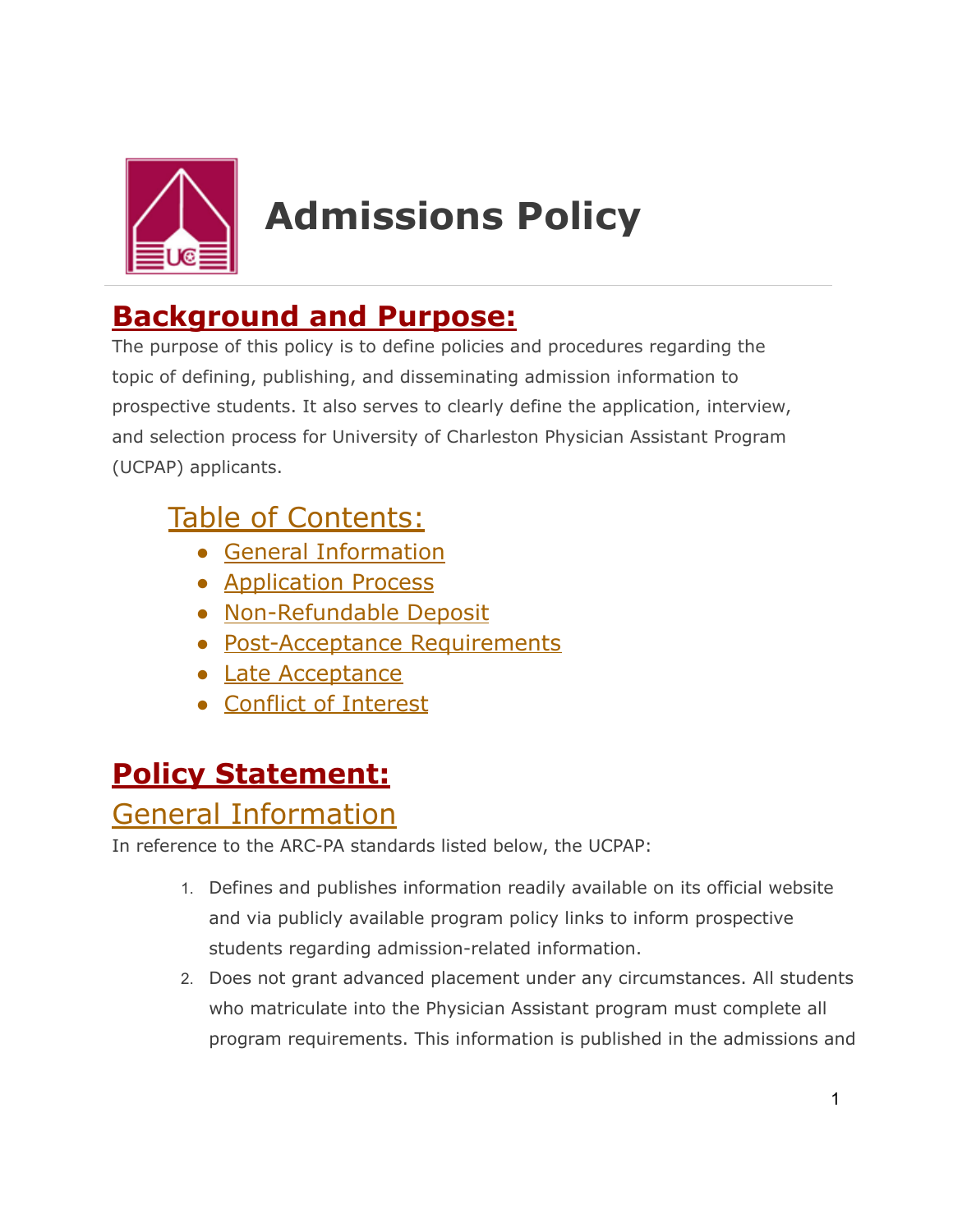FAQ sections of its official website.

## Application Process

The UCPAP values fair admissions practices. Two admission pathways have been developed for the UCPAP:

- PA Fast Track Admission
- Traditional Admission

## Online Application - Fast Track

The PA Fast Track is only available to full time students who are currently enrolled at UC. Students who have completed more than 30 hours from other institutions are not eligible. The following steps detail the process:

- **Step 1: Account Registration:** Through the UCPAP application portal, applicants complete a registration form to create an account. Before proceeding past the registration page, applicants will be required to check a box signifying acknowledgment that important admissions-related information has been made available to them, as required in the "Procedure for Informing Students of Policies and Practices" section of the Policy Administration policy.
- **Step 2: Completing Application:** Applicants are required to complete the following sections prior to submitting their applications: Academic Strength (includes submitting official transcripts [directly from other institutions to UC], SAT or ACT scores, and completing their education history), Health Care Experience, Social Engagement, Evidence of Propensity to Practice in Medically Underserved Areas and Populations, Personal Narrative, and References.
	- Applicants must specify the year he or she plans to matriculate. If the applicant is accepted but unable to complete matriculation requirements prior to the year he or she specified, then the applicant forfeits his or her seat and will have to reapply.
- **Step 3: Application Submission:** Applicants will submit their applications through the UC portal. There is no application fee for current UC students.

# Online Application – Traditional Admission

Traditional Admission applicants must have been awarded a bachelor's degree (or higher) from an accredited institution of higher education prior to the matriculation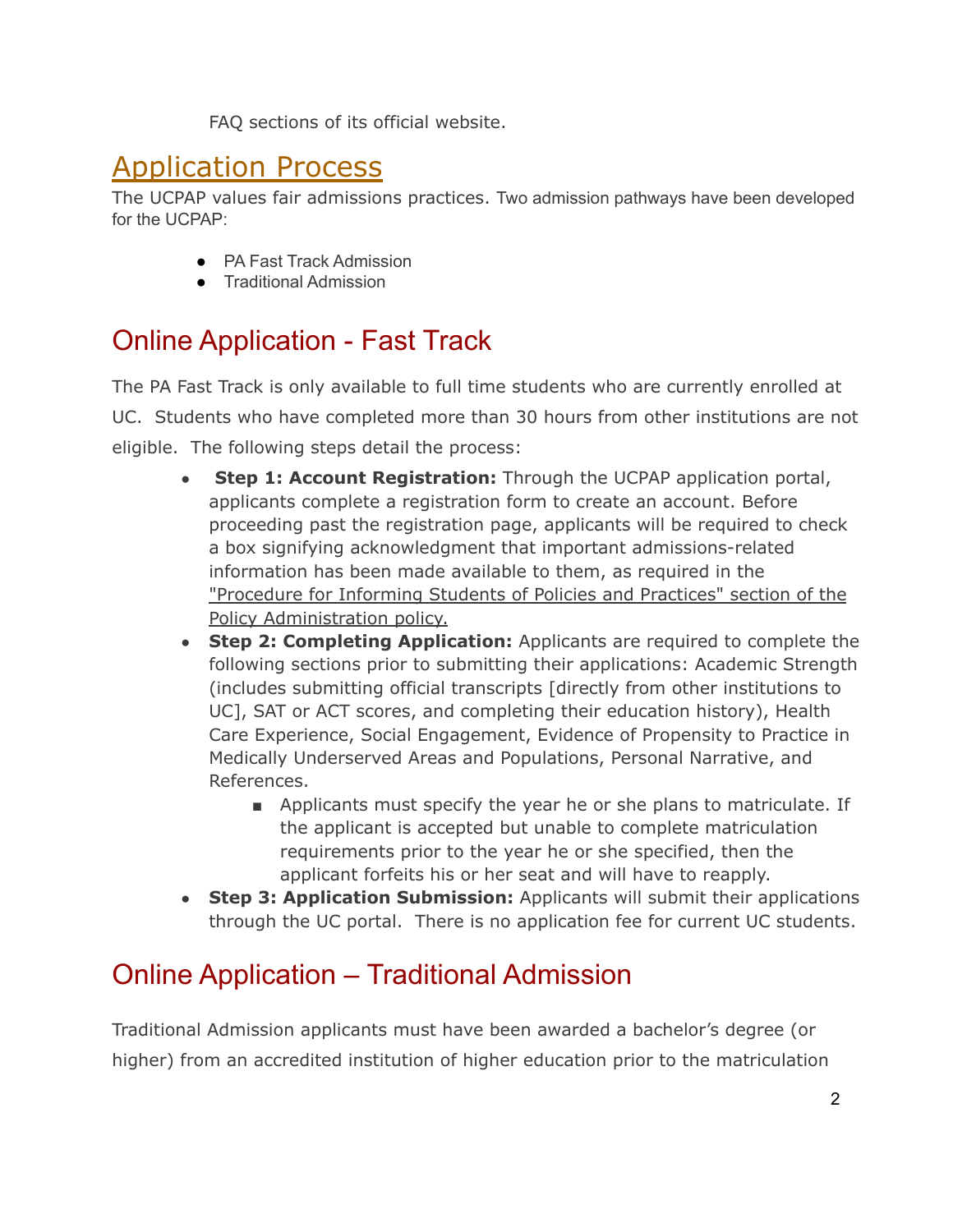date for which the application is being made. Applications will be submitted to CASPA (Central Application Service for Physician Assistants). Once applicants are verified through CASPA, all applicants who meet minimal academic requirements must complete a supplemental application through the UCPAP portal accompanied by a \$50 submission fee. This completes the application process.

# Application Screening and Scoring

Applications are initially screened by the Admissions Coordinator, who makes the determination if the application fully qualifies for scoring. Any questions the Admissions Coordinator may have about the qualifying nature of any application component is deferred to the Program Director or Associate Program Director. All qualified applications will go through scoring process as follows:

- **Step 1: Academic Strength Scoring:** The Academic Strength score is based on the applicant's GRE score (traditional admission applicant), SAT or ACT (fast-track applicants) and GPA. Academic Strength accounts for 40% of the total score.
- **Step 2: Non-Academic Strength Scoring:** Members of the program faculty and Program Admissions Committee use a predefined rubric to independently score all sections of the application other than the Academic Strength: Health Care Experience, 25% of total score; Social Engagement, 15% of total score; Evidence of Propensity to Practice in Medically Underserved Areas and Populations, 5% of total score; Personal Narrative, 10% of total score; and References, 5% of total score. This information is not evaluated by the Admissions Coordinator.
- **Step 3: Invitation for Interview:** Scoring results from Step 2 are combined and then added to the Academic Strength score from Step 1 to determine a final score  $(0 - 100 \text{pts})$ . Applicants will be invited for interviews based upon their standing in the overall scoring.

## Interviewing Candidates

● With the exception of the Admissions Coordinator and the General Admissions Representative, Program Admissions Committee (PAC) members and invited community physician assistants are eligible to interview applicants. Once the interviews are complete, interviewers will take into consideration information obtained during the interview and the applicant's complete application.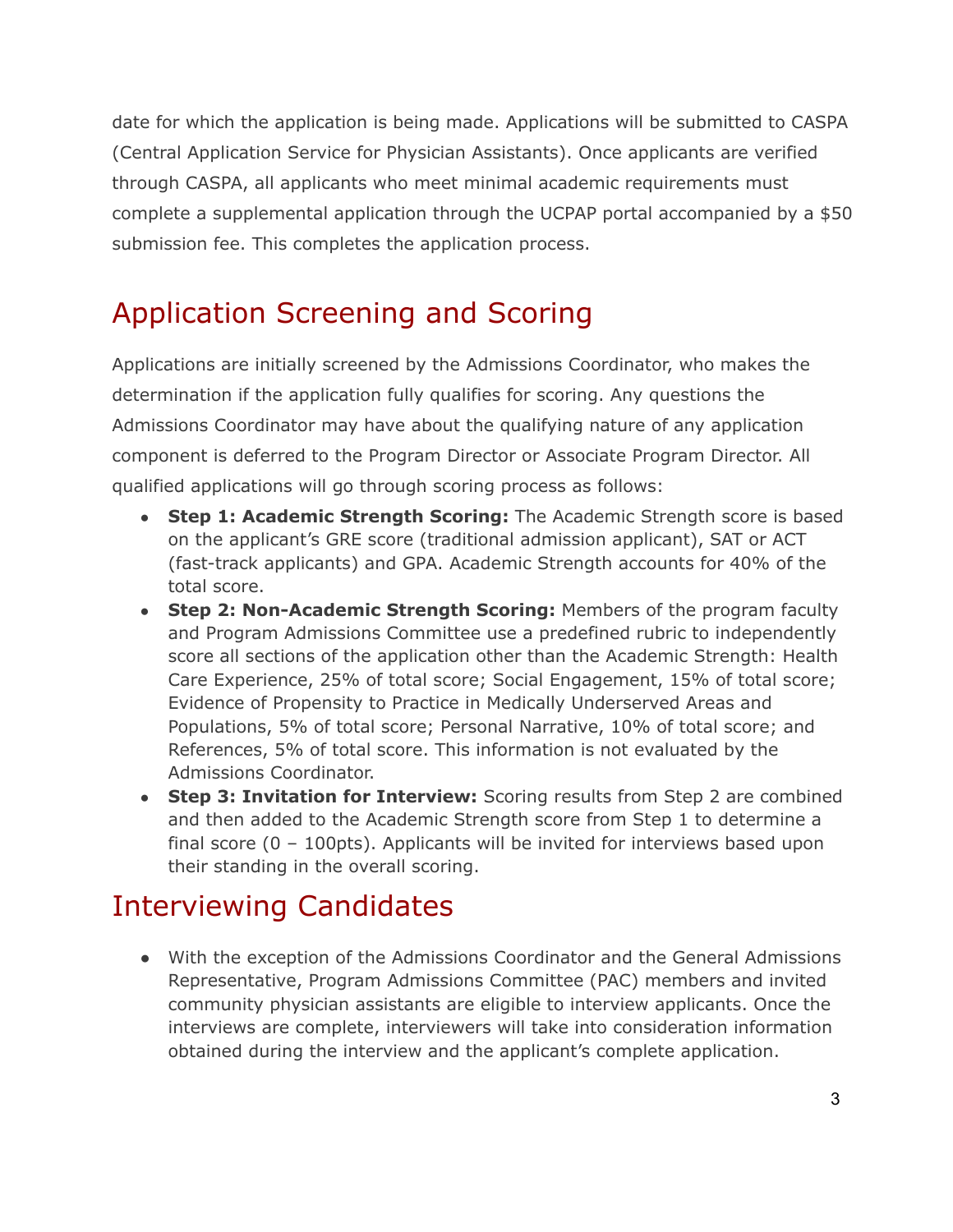Interviewers will then complete a score sheet with comments and recommendations regarding the applicant. All score sheets are submitted to the Admissions Coordinator.

• Candidates who interview will be provided informational materials about Financial Aid. They will have an opportunity to interact with current UCPAP students. Candidates will also be given a tour of UC's campus and provided an opportunity to ask any further questions related to the program.

#### Selection Process

The Program Faculty members of the Program Admissions Committee (PAC) meet to determine whether the candidate is offered a seat, placed on the wait-list, or denied acceptance. All candidates will be notified of their status within one week following the Program Admission Committee's decision.

# Non-Refundable Deposit

## Traditional Admission Candidates

Candidates who accept a seat are required to pay an initial \$500 non-refundable deposit. Candidates are required to pay this deposit within two weeks of email notification of acceptance in order to hold their seat in the class. A second non-refundable deposit of \$500 is required by November 1st. Candidates offered a seat November 1st or later of the respective cycle year are required to pay a \$1000 deposit within one week of notification of acceptance in order to hold their seat. Deposit money will be applied toward the cost of tuition for their first semester in the program. Accepted candidates who do not pay the \$1000 deposit within the required time frame forfeit their seat.

## Fast Track Candidates

Candidates who accept a seat are required to pay a \$500 non-refundable deposit. Candidates are required to pay this deposit within two weeks of email notification of acceptance in order to hold their seat in the class. Candidates offered a seat November 1st or later of the respective cycle year are required to pay the deposit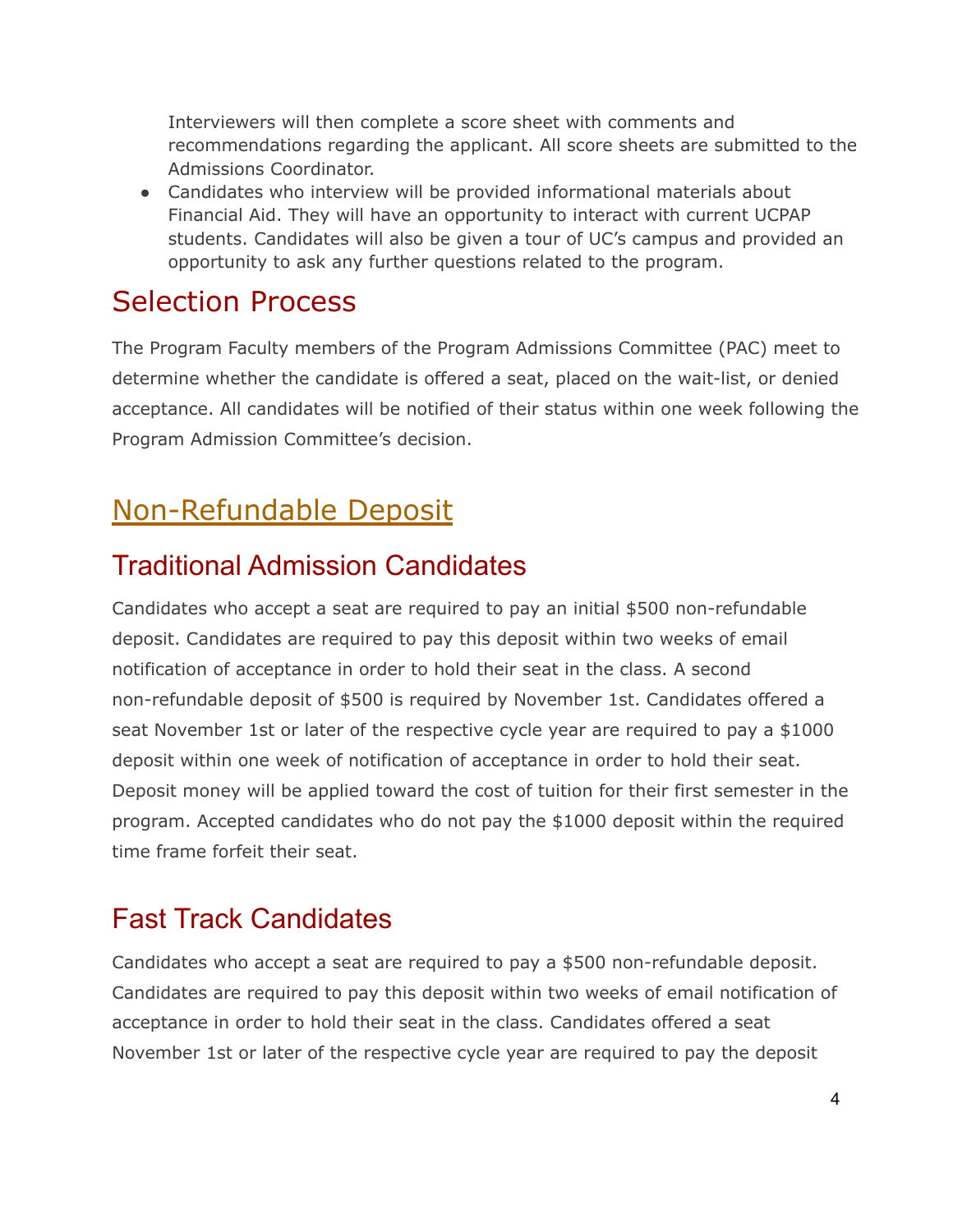within one week of notification of acceptance in order to hold their seat. Deposit money will be applied toward the cost of tuition for their first semester in the program. Accepted candidates who do not pay the \$500 deposit within the required time frame forfeit their seat.

## Post-Acceptance Requirements

All students who accept a seat are subject to the **Post-Acceptance Requirements** as described on the UCPAP web page of the same name. Students are required to fulfill all post-acceptance Requirements no later than November 1st or they will not be allowed to matriculate into the program, except in the following circumstances:

- Students who have completed required prerequisites and/or their Bachelor's degree (traditional Admission students) in the Fall semester preceding program matriculation must supply unofficial transcripts documenting fulfillment of post-acceptance requirements at least two weeks before their first day of orientation. Students failing to do so will not be permitted to matriculate into the program. Receipt of official transcripts documenting course/degree completion is still required and must occur no later than the end of the first semester of the PA Program. Students failing to do so will be dismissed from the program.
- Students who require one or more multi dose-vaccine series to meet immunization requirements must provide medical documentation that they have initiated the process at least two weeks before their first day of orientation. Students failing to do so will not be permitted to matriculate into the program. They must also provide medical documentation of completion of the process according to established CDC immunization timelines. Students failing to do so will be dismissed from the program.

#### Late Acceptance

Late Acceptance is defined as notification of acceptance to the program after November 1st. In these circumstances, deadlines for fulfilling Post-Acceptance Requirements are detailed in the candidate's acceptance letter and supersede deadlines as described in this policy.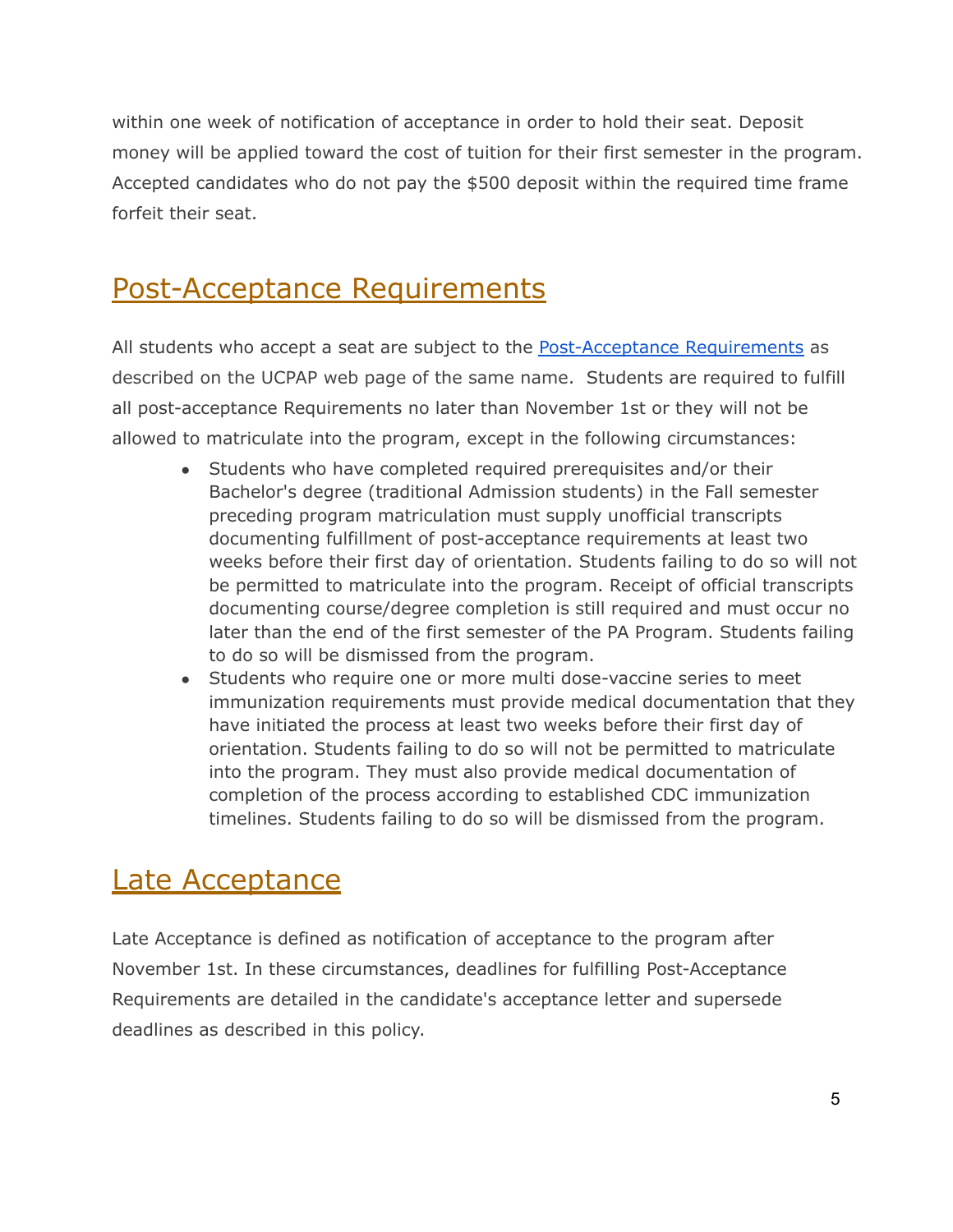# Conflict of Interest

Faculty members are expected to use their professional integrity to excuse themselves from participating in the application scoring or interviewing process of candidates whom they have a significant relationship with external to the PA Program. This may include but is not limited to: family members, friends, family friends, acquaintances of individuals they know well, and those whom they have established professional relationships with in other settings.

## ARC-PA Associated Standards:

● **A3.12** – The program must define, publish and make readily available to enrolled and prospective students general program information to include:

> a) the program's ARC-PA accreditation status as provided to the program by the ARC-PA,

b) evidence of its effectiveness in meeting its goals,

c) the most current annual NCCPA PANCE Exam Performance Summary Report Last 5 Years provided by the NCCPA through its program portal, no later than April first each year,

d) all required curricular components including required rotation disciplines,

e) academic credit offered by the program,

f) estimates of all costs (tuition, fees, etc.) related to the program,

g) program required competencies for entry level practice, consistent with the competencies as defined by the PA profession,

h) whether certain services and resources are only available to students and faculty on the main campus when the program is offered at a geographically distant campus location, and

i) the most current annual student attrition information, on the table provided by the ARC-PA, no later than April first each year.

● **A3.13** The program must define, publish, consistently apply and make readily available to prospective students, policies and procedures to include:

> a) admission and enrollment practices that favor specified individuals or groups (if applicable),

b) admission requirements regarding prior education or work experience,